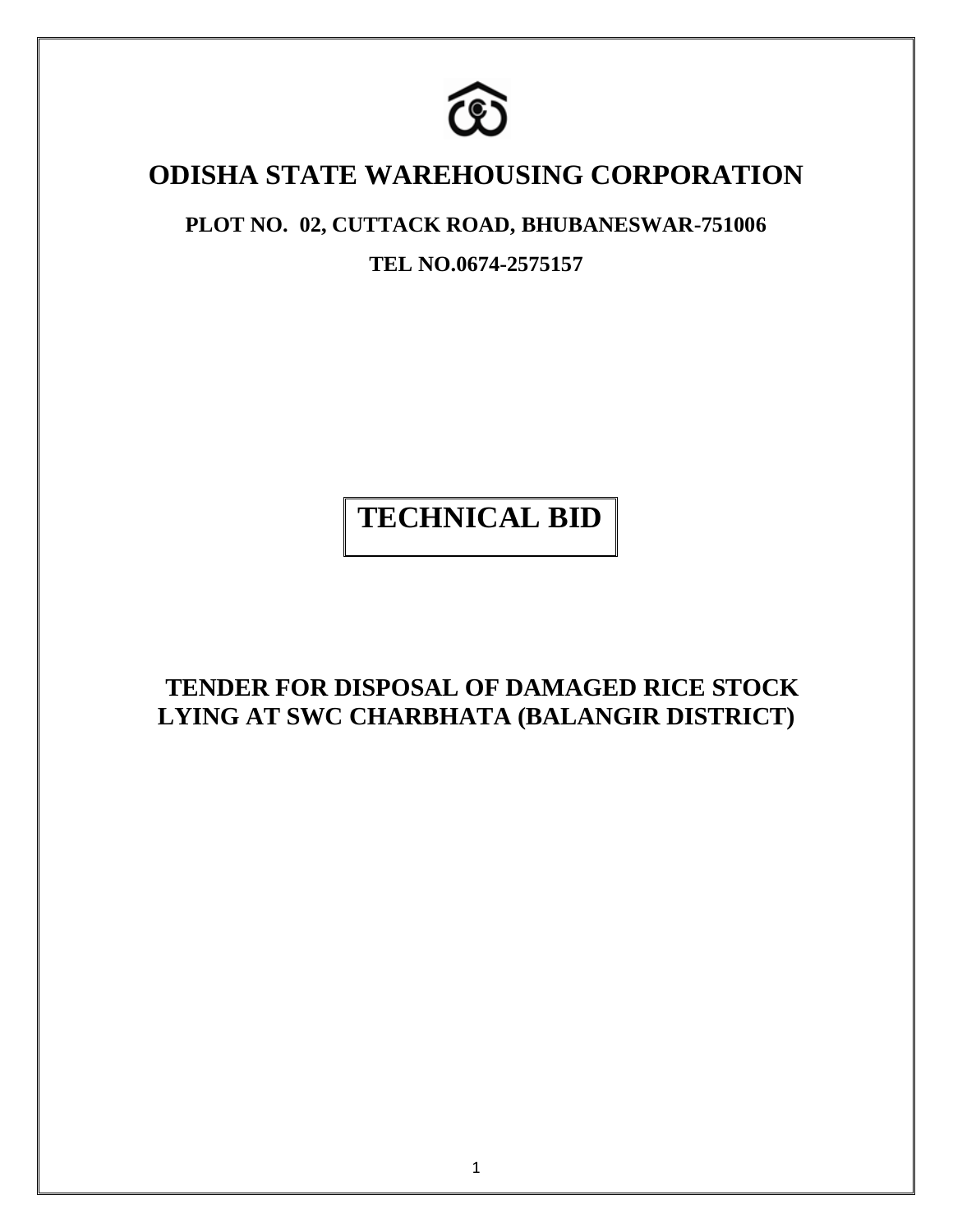#### **ODISHA STATE WAREHOUSING CORPORATION BHUBANESWAR**

#### **NOTICE INVITING TENDER FOR DISPOSAL OF DAMAGED RICE STOCK LYING AT SWC CHARBHATA (BALANGIR DISTRICT)**

 **TENDER NO:- Com/Ten./Damaged stock/03/2020-21/ 2756 Dt.11.03.2022** 

| Date of availability of tender in the<br>website of the OSWC | : Dt. $15.03.2022$                                                                                                                                                                                                                                                         |
|--------------------------------------------------------------|----------------------------------------------------------------------------------------------------------------------------------------------------------------------------------------------------------------------------------------------------------------------------|
| Last date and time for submission of<br>tender.              | : Dt.29.03.2022. upto 5 pm                                                                                                                                                                                                                                                 |
| <b>Submission of tender</b>                                  | tender document should be sent by<br>The<br>Registered Post/ Speed Post/ Courier Service/in<br>person so as to reach the Managing Director,<br>Odisha State Warehousing Corporation, Plot<br>No. 02, Cuttack Road, Bhubaneswar-751006<br>within the scheduled date & time. |
| Date and time for opening of technical<br>bid                | : Dt.30.03.2022 at 11.30 AM                                                                                                                                                                                                                                                |
| Date and time for opening of financial<br>bid                | To be intimated to the tenderers qualified in the<br>technical bid.                                                                                                                                                                                                        |
| <b>Place of opening of tenders</b>                           | : Odisha State Warehousing Corporation,<br>Plot no. 02, Cuttack road,<br>Bhubaneswar-751006.                                                                                                                                                                               |

#### **NOTE:**

If the date fixed for opening of tenders is declared as holiday, the tenders will be opened on the next working day following the holiday but there will be no change in the time for opening as indicated above.

Tender to remain open for acceptance for 45 days inclusive of date of tender opening (technical bid)

#### **2**. **Cost of tender paper**

Cost of tender paper of **Rs.1180/-** (inclusive of 18% GST) in shape of Demand Draft in favour of Odisha State Warehousing Corporation on any scheduled bank payable at Bhubaneswar shall be accompanied with the tender.

#### **3**. **EMD amount**

EMD amount of **Rs.25,000/-** in shape of Demand Draft in favour of **Odisha State Warehousing Corporation** on any scheduled bank payable at Bhubaneswar shall be accompanied with the tender.

> **Chief General Manager OSWC, Bhubaneswar**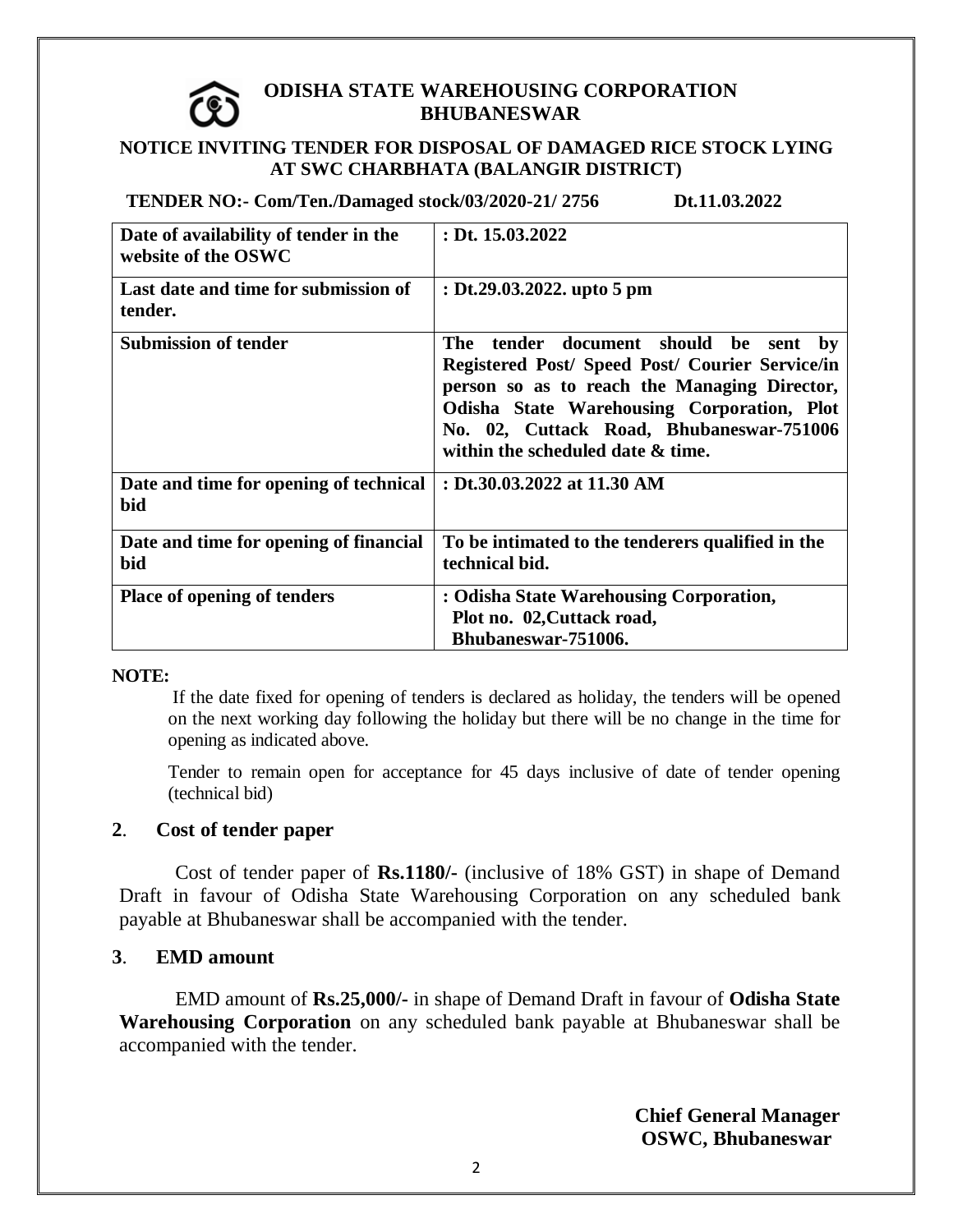## **Invitation to Tender**

 Tel No. 0674-2575157 E-mail- md@oswc.in

From :

 The Managing Director Odisha State Warehousing Corporation, Bhubaneswar-751006

To

 $M/s$ .

 $\frac{1}{\sqrt{2}}$  ,  $\frac{1}{\sqrt{2}}$  ,  $\frac{1}{\sqrt{2}}$  ,  $\frac{1}{\sqrt{2}}$  ,  $\frac{1}{\sqrt{2}}$  ,  $\frac{1}{\sqrt{2}}$  ,  $\frac{1}{\sqrt{2}}$  ,  $\frac{1}{\sqrt{2}}$  ,  $\frac{1}{\sqrt{2}}$  ,  $\frac{1}{\sqrt{2}}$  ,  $\frac{1}{\sqrt{2}}$  ,  $\frac{1}{\sqrt{2}}$  ,  $\frac{1}{\sqrt{2}}$  ,  $\frac{1}{\sqrt{2}}$  ,  $\frac{1}{\sqrt{2}}$ 

Sir/ Madam

On behalf of OSWC, the Managing Director, OSWC, invites tenders for disposal of **Qtl 291.66** of damaged rice stock lying at OSWC Charbhata (Feed-I) on 'AS IS WHERE IS BASIS' as detailed in **Appendix 'C'.**

**1.** The tenderers can download the tender document available in the website of OSWC [www.oswc.in](http://www.oswc.in/) for participation in the tender.

**2.** The terms and conditions governing the sale are given in **Appendix 'A'**. The tenderer is required to quote the rate per quintal for the lot in the Financial Bid **(Appendix-E)**. The tenderers shall quote the rate for the lot in the Financial Bid referring the reserve price for sale of damaged stock as indicated at **Appendix 'C'** of the Technical Bid.

**3**. Bids cannot be submitted after due date and time. The Tenderer should ensure correctness of the bid prior to submission.

**4.** The original DDs towards EMD & cost of tender paper shall be submitted with the technical bid.

**5**. The stocks may be inspected by the intending tenderers at the godown on any working day from where the delivery of the stocks shall be given.

**6.** Person signing the tender should state in what capacity he/she is signing the tender i.e. Sole Proprietor of a firm, or as Secretary, Managing Director etc. of a limited company. In case of partnership firm, the tender must be signed by all the partners. The original or attested copy of the registered partnership deed should be submitted alongwith the tender. In case of a limited company, the names of all the Directors shall be mentioned and a copy of the resolution passed by the company authorizing the person signing the tender to do so on behalf of the company shall be submitted along with a copy of the Memorandum and Articles of Association of the Company.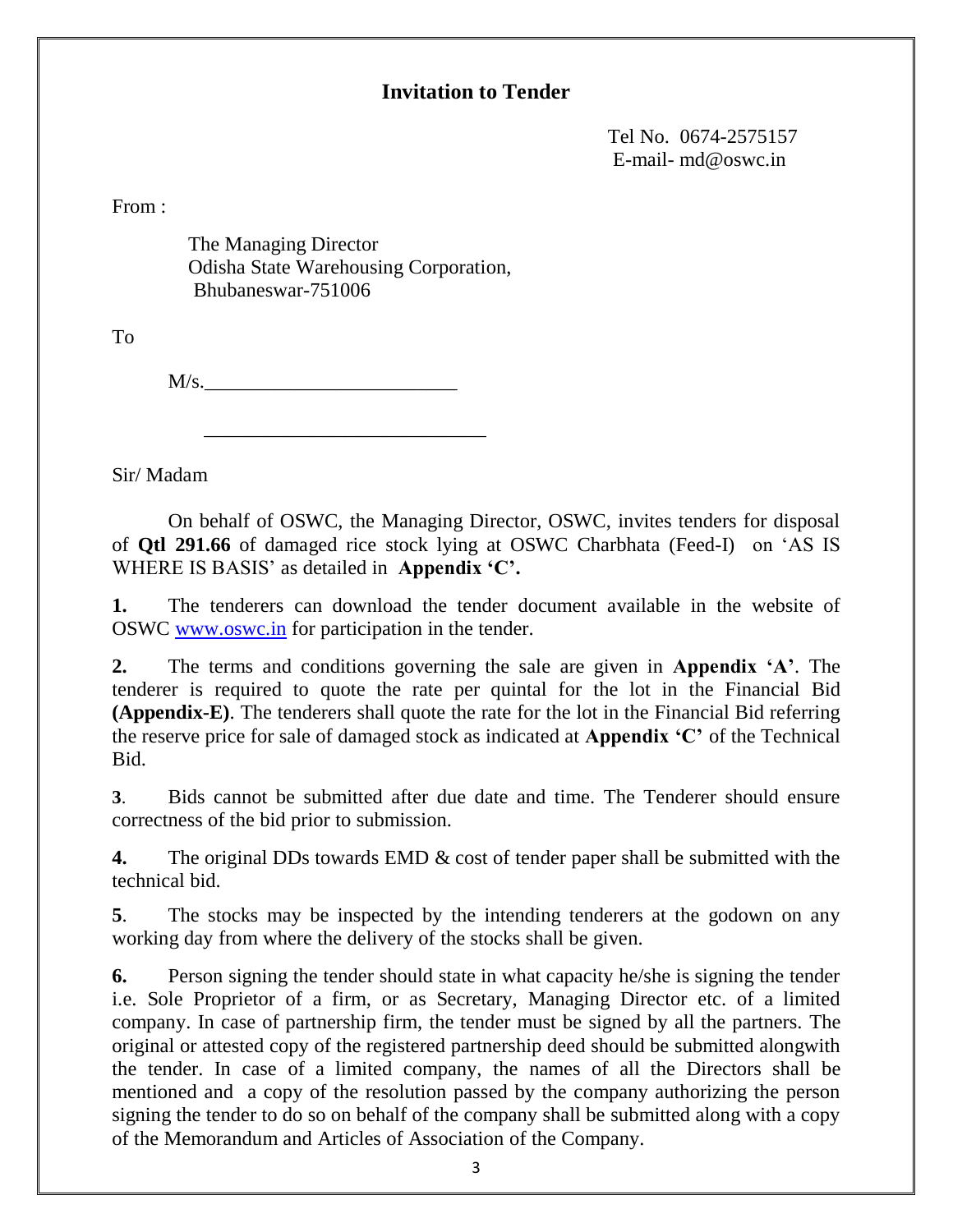**7**. The person signing the tender form or any other documents forming part of the tender on behalf of another shall produce a registered Power of Attorney duly executed in his favour stating that he has authority to bind such other persons in all matters pertaining to the contract. If the person signing subsequently fails to produce the said power of attorney within a reasonable time, the OSWC may without prejudice to other Civil and Criminal remedies, cancel the contract and hold the signatory liable for all the costs and damages.

**8**. Bidders are requested to read the instructions carefully & meticulously for submission of bid. The Technical Bid of the tender is to be kept in one sealed envelope superscribed **'A' – Technical Bid** and the Financial Bid will be kept in another sealed envelope superscribed **'B'- Financial Bid**. Both the Bids will thereafter be kept in a envelope superscribed **"Tender for sale of damaged rice stock".** The tender document should be sent by Registered Post/ Speed Post/ Courier Service/in person so as to reach the Managing Director, Odisha State Warehousing Corporation, Plot No. 02, Cuttack Road, Bhubaneswar-751006 within the scheduled date & time. The OSWC will not be responsible for delay in submission of tender within the scheduled time period.

**9**. A certificate to the effect that the firm is licensed and is in running condition as a manufacturer/ dealer/ direct consumer of Feed-I (Animal feed) stocks from an appropriate authority should be submitted with the tender.

**10.** The successful tenderer after acceptance of his/her tender will be required to deposit cost of damaged food grains and all applicable taxes with Managing Director, OSWC, Bhubaneswar within the stipulated date indicated in the acceptance letter and to remove the stocks within the specified date of the issue of release order or such period as may be decided by the OSWC.

**11**. The OSWC reserves the right to reject any or all tenders without assigning any reasons thereof. Tenders shall be accompanied by all annexure intact and duly signed on all pages and complete in all respect.

> **Chief General Manager OSWC, Bhubaneswar**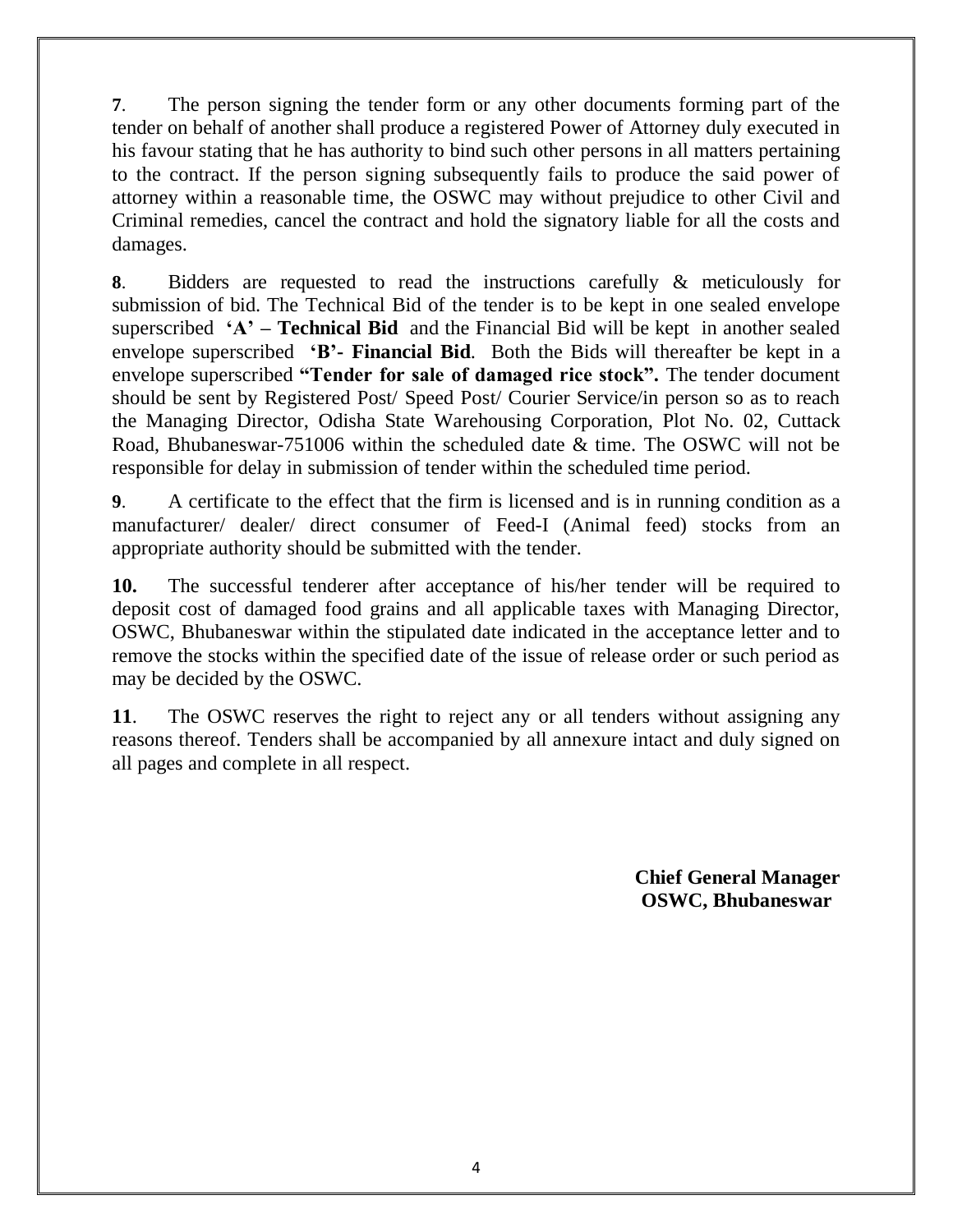#### **TERMS AND CONDITIONS FOR SALE OF DAMAGED RICE STOCK (FEED –I (ANIMAL FEED)**

- A) I) The stocks can be inspected by prospective tenderer at the godowns from where the delivery of the consignment will be given.
	- II) The Firm / Buyer registered with FCI/ Govt. Departments shall submit authenticated documentary evidence with regard to existence of the manufacturing unit such as Industrial license, Registration Certificate etc. with the tender.
	- III) The OSWC do not have any responsibility for obtaining permits from the State Govt. in favour of the buyer nor accept any liability for dispatching the stocks in the absence of any permit.
	- IV) It will be the responsibility of the buyer to obtain necessary Import/Export permits, required if any from the concerned authorities in case the stocks are to be moved to places outside the State, where they are held. Such permits shall have to be produced at the time of taking delivery.
- B) The OSWC do not guarantee to make any definite quantity or quality of damaged foodgrains (Feed-I Animal feed category) available to the buyer.
- C) A Valid registration certificate from FCI, valid certificate from District Revenue Divisional Officer or District Veterinary officer stating that he is a genuine dealer/ manufacturer/ consumer is mandatory for participation. In case the party is having a manufacturing plant and the type of products manufactured etc. from the concerned district authority and sale of products for which damaged food grains is a raw material, proprietorship affidavit/special power of attorney in case of partnership with the partnership deed and copy of resolution in case of limited concern should accompany the tender.
- D) Rice millers functioning as custom millers are not allowed to participate in the tender process.
- E) The OSWC reserve the right to reject the highest or any tender without assigning any reason. All tenders shall be irrevocable and remain open for acceptance for a period of 45 days from the date of opening tender. If the said date is declared to be a closed holiday, the tender shall be deemed to remain open for acceptance on the following working day. OSWC will have the discretion to extend this date by another fifteen days.
- F) i) The tenderer shall pay to the OSWC by way of earnest money for the due performance of stipulations to keep the offer open. The earnest money shall be paid in the form of Bank Draft on any scheduled Bank in favour of Odisha State Warehousing Corporation. Tender not accompanied by the required amount of earnest money liable to be rejected summarily.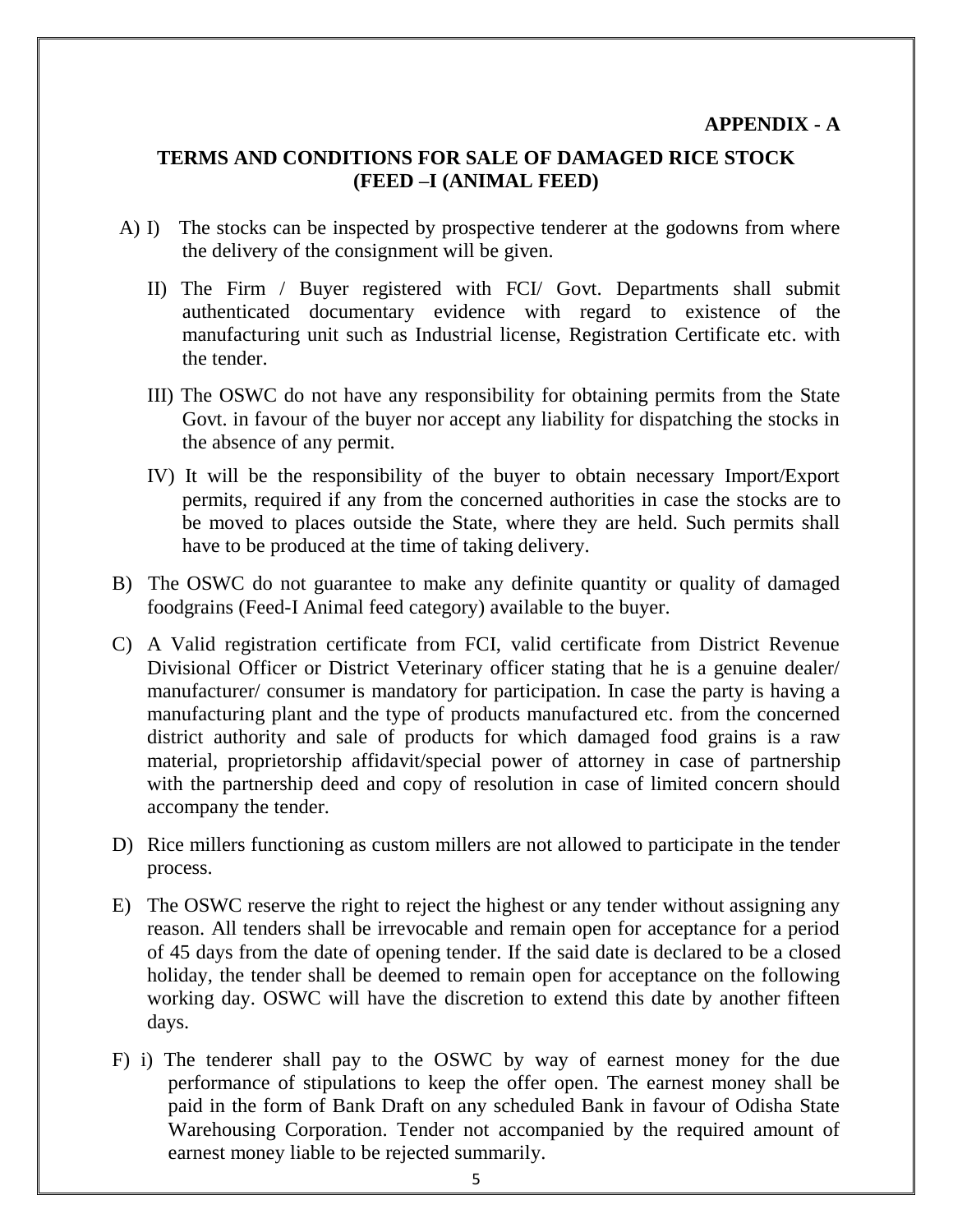- ii) The Earnest money paid will be liable for forfeiture if the tenderer after submitting his tender, does not keep his offer open or modifies the terms and conditions thereof in a manner not acceptable to the OSWC. The earnest money of all unsuccessful tenderer will be refunded but the OSWC shall not be liable to pay any interest thereon.
- iii) The earnest money of successful tenders will be retained as security deposit for due performance of the contract and it would be adjusted against all losses, costs and expenses incurred by the OSWC in case the tenderer either resiles from his offer or violates the terms of the contract. The security deposit will be refunded on the completion of the contract but the OSWC shall not be liable to pay any interest thereon.
- iii) a) If the tenderer fails or neglects to observe or perform any of his obligations under the contract, it shall be lawful for OSWC to adjust either in whole or in its absolute discretion the security deposit furnished by the tenderer or any part thereof, towards the satisfaction of any sum due to the claim from the tenderer for any damage, losses, charges, expenses or costs that may be suffered or incurred by the OSWC. The decision of the OSWC, in this respect shall be final and binding on the tenderer.
	- b) In the event of earnest money deposit/security deposit being insufficient or if such security deposit has been wholly adjusted, the balance or the total sum recoverable as the case may be shall be deducted from the sum then due on or which at any time thereafter may become due to the tenderer under this or any other contract with OSWC. In case the sum will not be sufficient to cover the full amount recoverable, the tenderer shall pay to the OSWC on demand the balance due.
	- c) Same as aforesaid, if the tenderer duly performs and completes the contract in all respect and presents an absolute "NO DEMAND CERTIFICATE" in the prescribed form, the OSWC shall refund the security deposit without interest to the tenderer after deducting all costs and other expenses that the OSWC may have incurred and all dues and other money including all losses and damages which the OSWC is entitled to recover from the tenderer.
	- d) Price of damaged foodgrains (Feed-I Animal Feed) will be payable on the net weight and will include the cost of the gunny. All taxes applicable and other charges of any nature whatsoever leviable by any authority shall be payable by the buyer in addition to the price offered.
	- e. i) The total price calculated on the declared quantity of the lot on the basis of accepted rate shall be paid together with taxes, if any, within the stipulated date in the communication of acceptance of tender issued (either by letter / e-mail / followed by a Regd. Letter) by the Managing Director, OSWC, Bhubaneswar. The amount will be paid by the buyer in form of Bank Draft obtained in favour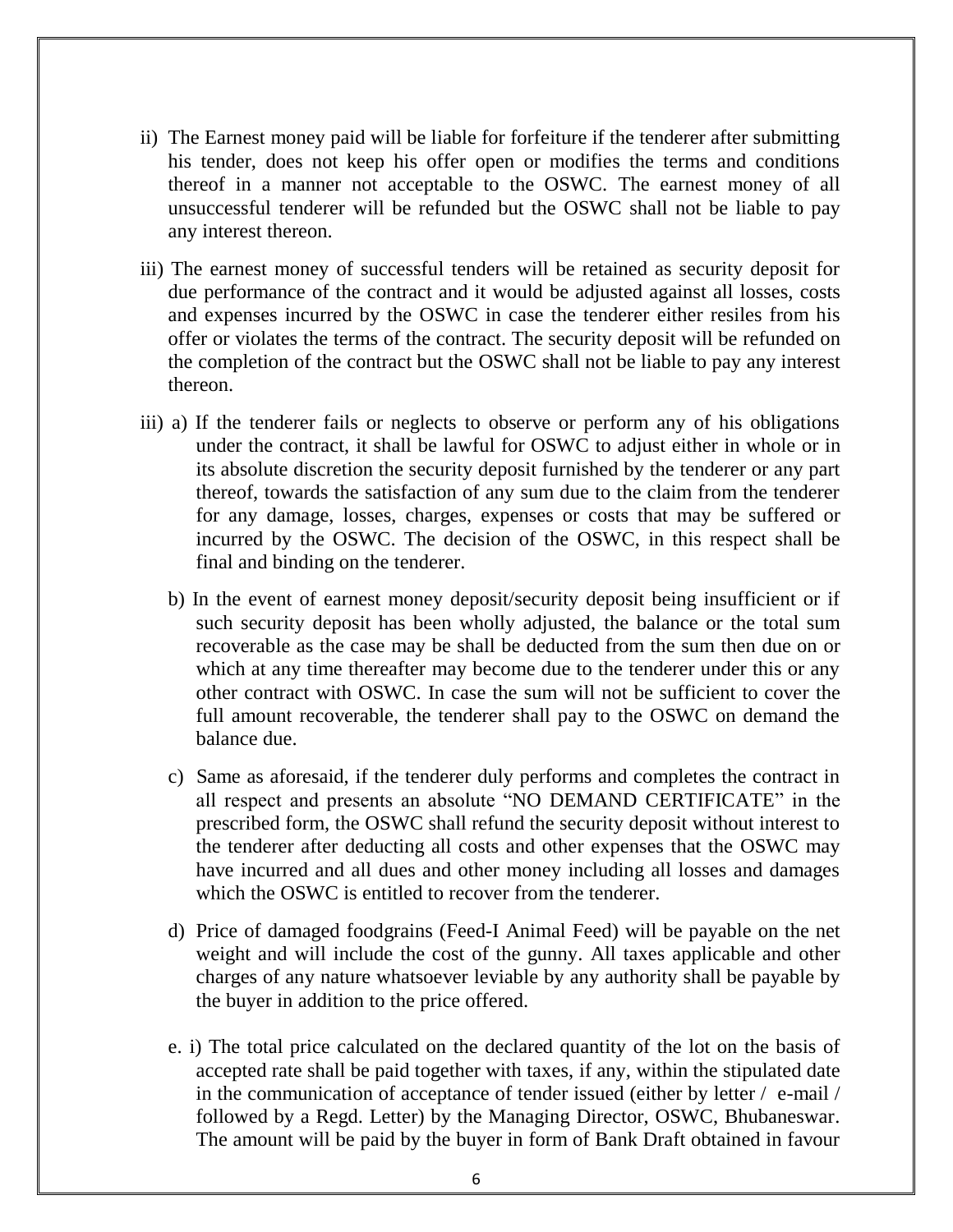of Odisha State Warehousing Corporation within the stipulated date when necessary delivery order will be issued by OSWC.

ii) In the event of failure to complete the payment within the specified time, the OSWC shall have the option to adjust all losses incurred by the Corporation from the earnest money converted into security deposit in full and resell the stocks and would also recover from the firm the loss suffered by the OSWC as a result of the resale of the stocks at the risk and cost of the original buyer.

Any saving or profit on resale as aforesaid shall be exclusively to the account of the OSWC. It is further clarified that if the tenderer modifies or withdraws his tender before acceptance, the earnest money deposit is liable to be forfeited.

- iii) At the time of giving delivery if there is shortfall in the declared quantity proportionate refund to the buyer will be allowed on presentation of a duly supported bill, in the prescribed form. If on the other hand there is found to be an excess, proportionate additional payment shall be made by the buyer in the same manner as referred to above, within seven days from the date of intimation to that effect by the Managing Director, OSWC, Bhubaneswar or any officer acting on his behalf.
- G) The damaged rice stock are sold in the same condition as they lie on "AS IS WHERE IS BASIS". They shall be removed by the buyer within a period specified in the delivery order, with all the defects, if any, and notwithstanding any error or misstatements of description, measurement, quantity, weight, enumeration or otherwise and without any objection on the part of the buyer and no claim shall lie against OSWC, for compensation nor shall any allowance be made on account of such faults, mis-statements or errors although the same may be of such considerable nature, particularly when the description of damaged foodgrains may be identical or similar to the description of same goods in some previous sale by tender and no reliance should be placed on any such description.

The buyer should satisfy thoroughly as to what is offered for sale before submitting his tender and may inspect damaged stocks prior to tendering and shall be deemed (whether or not such inspection shall have in fact taken place) to have had notice of all defects and faults and any error, any mis-statement as aforesaid which he might have discovered on inspection shall not be entitled to any compensation account thereof.

The buyer of this contract is neither entitled to claim nor recover from the other any compensation by way of damage or other-wise, if the non-issuable stocks sold are not available by reasons of not being at the specified place. The OSWC reserve the right to withdraw from the sale of the included in the tender prior to the acceptance of any offer for such lot/lots without assigning any reasons.

7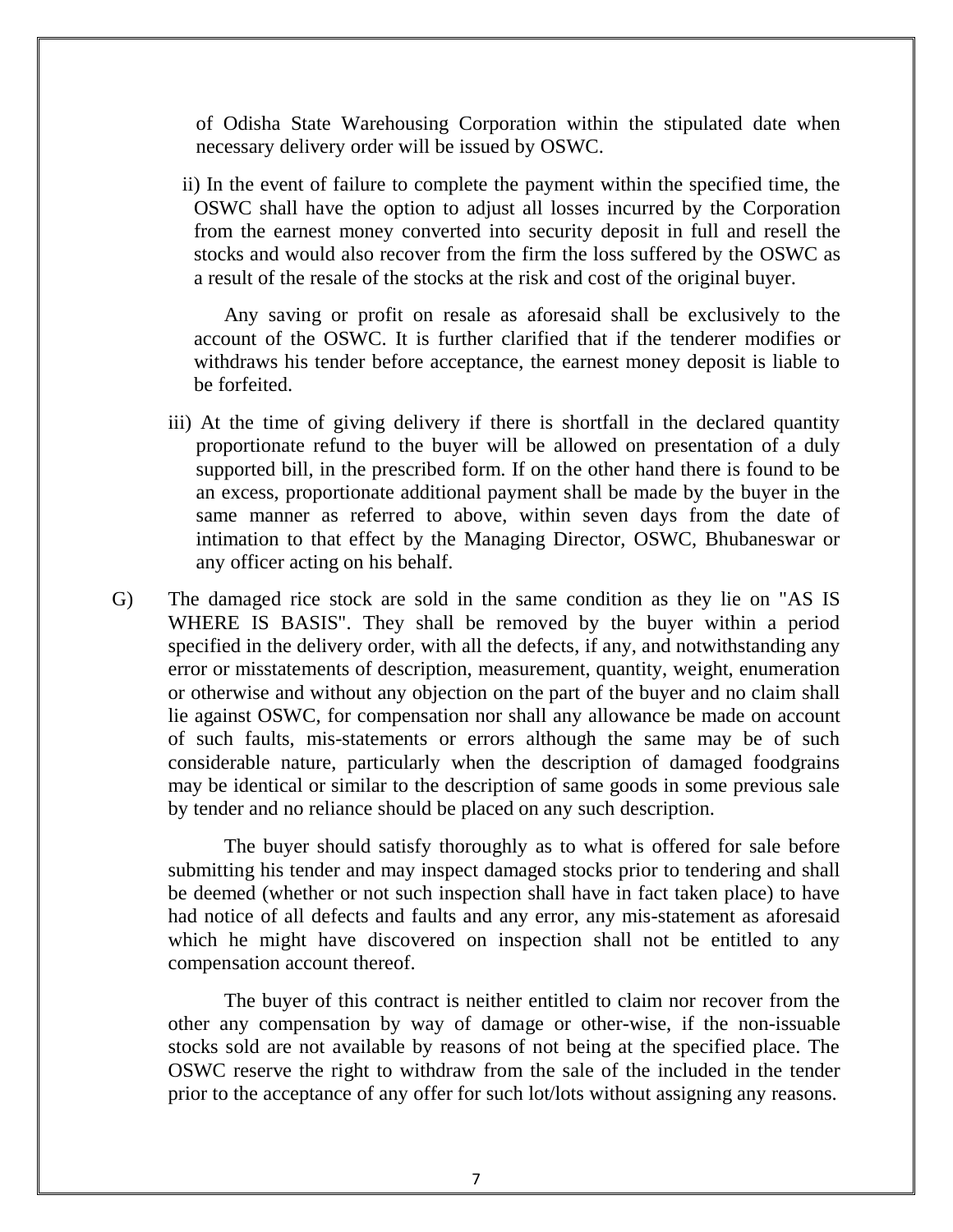- H) The buyer will make his own arrangement for transport and will not be entitled to claim any facility or assistance for transport from the OSWC depot. The buyer shall at his own cost lift the damaged rice from the godown and will be responsible for handling including de-stacking and loading in the trucks / wagons.
- I) In case the original buyer wish to take delivery of the damaged stocks (Feed-I Animal feed category) purchased through a representative, he must authorize the later by a letter of authority which shall be presented to the officer in whose charge the store is held. Such officer may in his entire discretion decline to act on any such authority and it shall be in all cases of the buyer to satisfy such officer that the authority is genuine. Delivery by proxy shall be at purchaser's sole responsibility and risk and no claim shall lie against the OSWC, on any account what-so-ever if delivery is affected to wrong persons.
- J) The stocks shall be weighed under OSWC arrangements and delivery will be by net weight. The weighment sheets shall be prepared in triplicate and be signed by the buyer or his representative and an officer of OSWC. The weighment will be on the basis of 10% of the standardized bags and 100% weighment of nonstandardized bags. If however, the buyer demands 100% weighment of the standardized bags, the cost of weighment will be borne by the buyer in addition to the price paid for the damaged grains ((Feed-I Animal feed category).
- K) The stocks sold to a buyer shall from the date of acceptance of this tender be at his risk and OSWC shall not be responsible for the safe custody or preservation thereof.
- L) The goods sold will be removed by the buyer from the site of accumulation within the free period of 30 (thirty) days from the date of issue of release order letter. If the stocks sold are not removed within the time specified or delivery is not taken at the time of date given in the release order, OSWC may resale the stocks at the buyer's risk and cost. If the OSWC is unable to resale the goods within 3 months from the date of expiry given in the release order, the decision of the OSWC may at its absolute discretion dump or may destroy the same without prejudice to its other remedies against buyer.

The buyer shall also be liable to pay storage charges at the rate of 25 paise per bag or part of per bag per day. These charges will be recovered in respect of the entire quantities of the un-lifted stocks at the end of free period before the delivery of such stocks is actually affected or till the date of release (inclusive). Delivery would be given only during the working hours on all working days on presentation by the buyer to the stocks holder of the copy of release/delivery order issued by the Managing Director, OSWC Bhubaneswar or an officer authorized by him. Without prejudice of the right to resale, the OSWC may at their option permit the buyer to remove on payment in advance of aforesaid charges on account of storage space from the date following the last date of the free period delivery given in the release order, the said consignment or any part thereof remaining uncleared within the extended period.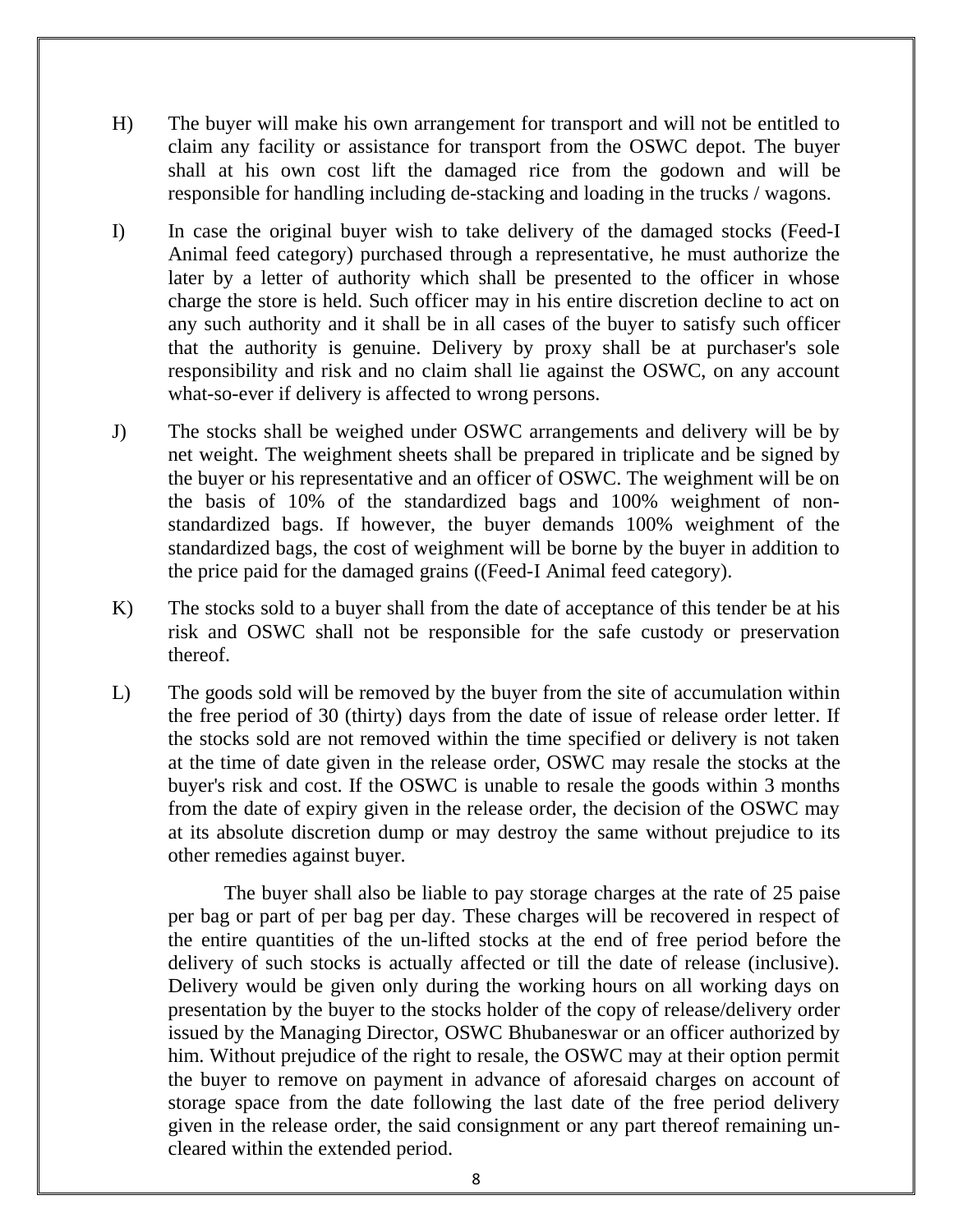The OSWC reserve the right to extend the period of delivery of release order and the buyer shall not be entitled to any compensation for such extension of the free period of delivery.

M. i) An express condition of sale is that the stocks of damaged foodgrains shall be used only for the purpose of Feed-I (Animal feed) as indicated in the tender.

It is absolutely necessary that the buyer of stocks shall use the same only for the purpose indicated and shall make no attempt whatsoever for adulteration or misuse of the stocks.

The OSWC will take a serious view of any breach of these conditions of sale. It will also not be open to buyer to question the categorization of the stocks as shown in the tender.

- ii) The buyer shall tender full account of the damaged stocks purchased to the Managing Director, OSWC, Bhubaneswar in order to ensure proper performance of the contract. In this regard, the OSWC reserves the right to inspect the premises of factory of the buyer and where the food grains are stacked or processed without any notice to the buyer and the buyer shall be bound to provide necessary facilities for such inspection to the officials of the State Government or OSWC.
- iii) The stocks when sold to a direct consumer or to a manufacturer shall be processed only in the buyer's premises/factory/ plant/machine.
- N. Failure on the part of the buyer to render full and satisfactory accounts of utilization of the damaged stocks (Feed-I Animal feed category) will constitute a breach of the contract and in such an event the security deposit furnished by the buyer shall be forfeited without prejudice to the right of OSWC to initiate legal proceedings, both Civil & Criminal, against the buyer.
- O. The buyer shall not sublet, transfer or assign the contract or any part thereof, without the prior written approval of the OSWC.
- P. The person signing the tender form or any other documents forming part of the tender on behalf of another, shall produce a registered power of Attorney duly executed in his favour stating that he has authority to bind such other person in all matters pertaining to the contract.
- Q. The tenderer will be fully responsible as per undertaking given by him in Clause-12 of Appendix-B which says that the stocks will be strictly used for the manufacture of Feed-I (Animal Feed) for which this foodgrains is being purchased. In case the stocks are used for other than the intended purpose or if the tenderer failed to render full and satisfactory account of utilization of the damaged stocks, in such an event the security deposit furnished by the him shall be forfeited.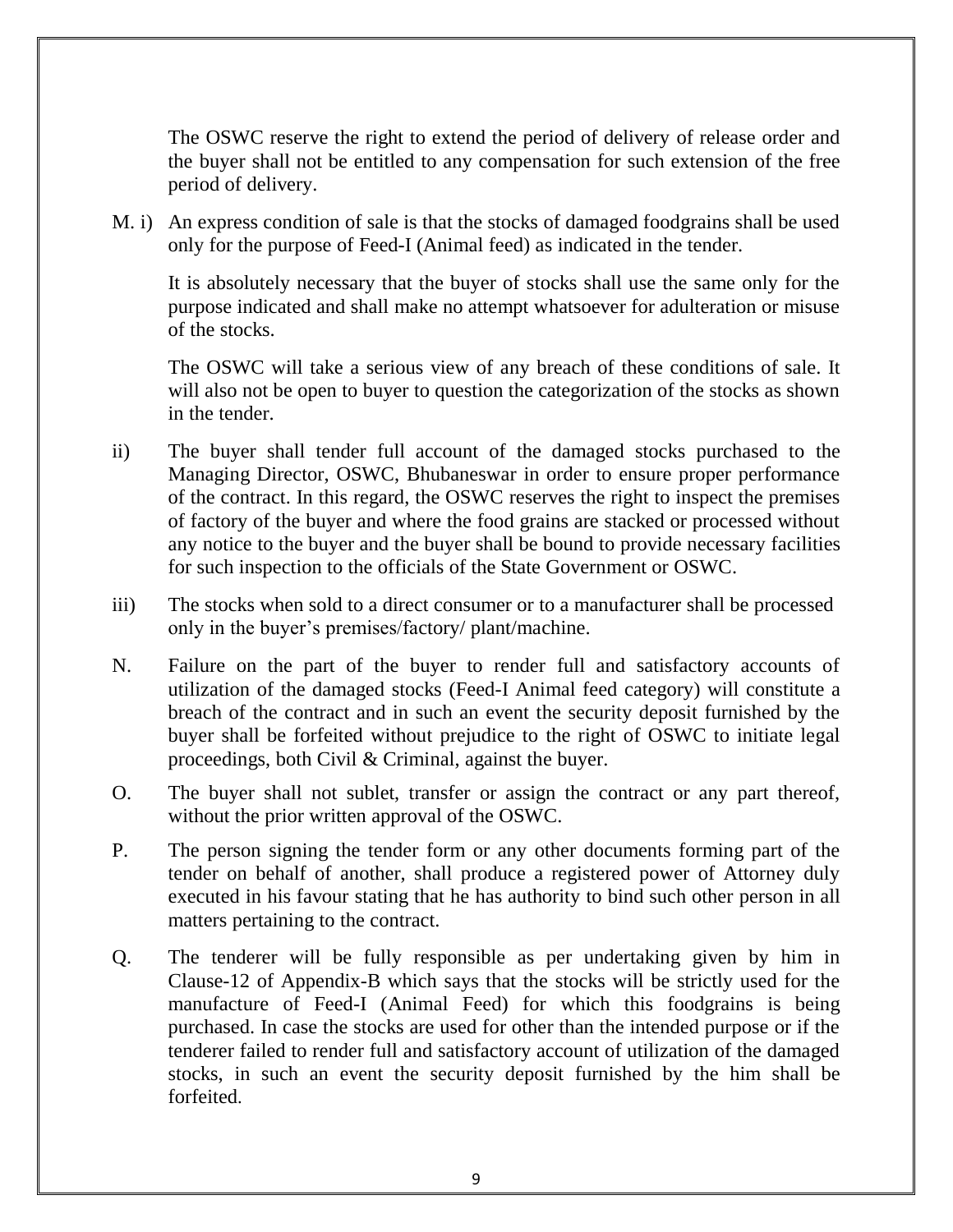- R. The storage charge will be levied with reference to the date of release order and that for the belated payment with reference to the date of acceptance of letter.
- S. All disputes arising out from this contract shall be subject to jurisdiction of Bhubaneswar Courts only.

 **Chief General Manager OSWC, Bhubaneswar**

Signature of the tenderer with complete address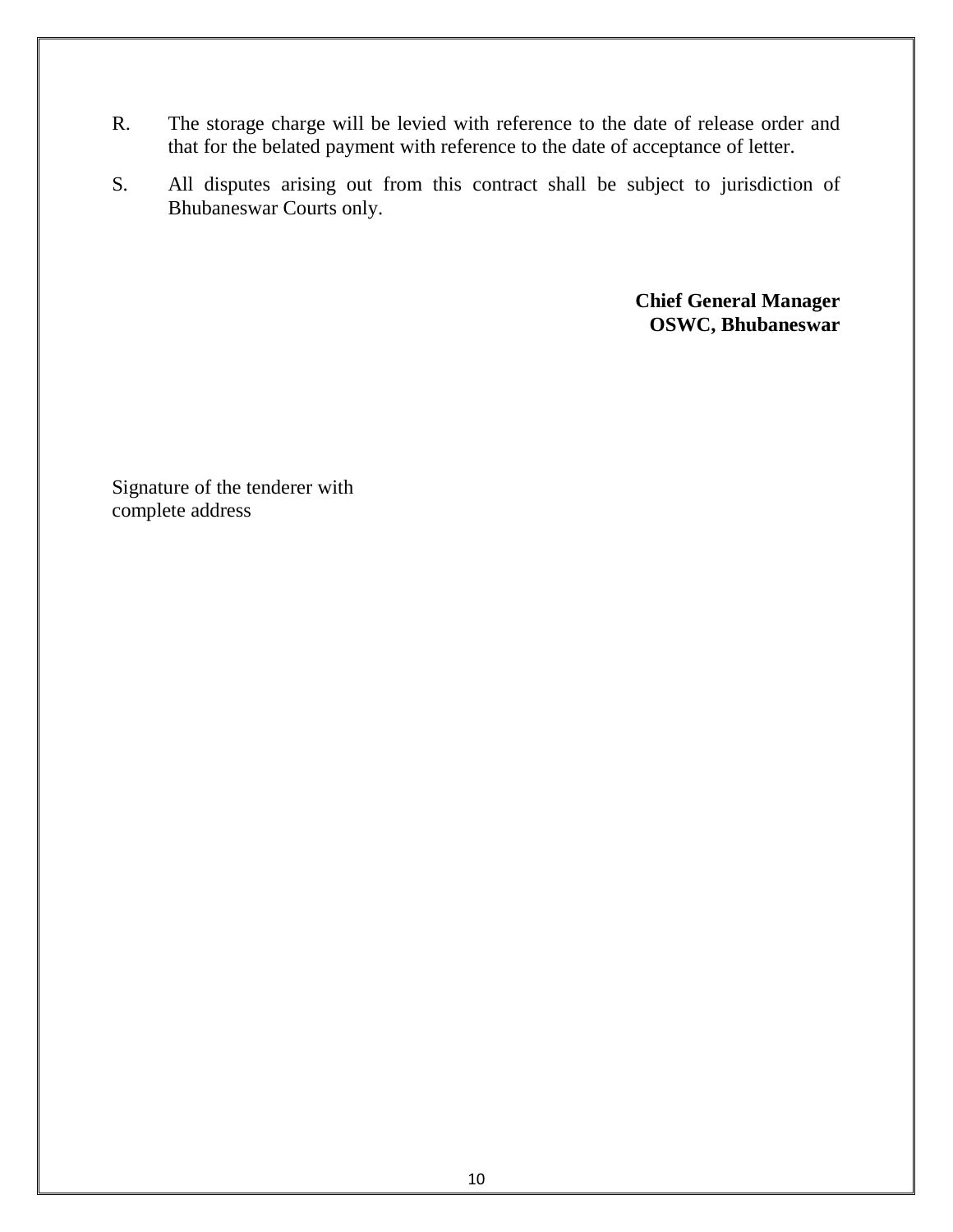### **APPENDIX- B**

TENDER NO………………. DATED: ……………

FROM

M/s. ……………………………...

……………………………...

To,

The Managing Director, OSWC, Bhubaneswar.

Dear Sir,

1. I/We hereby offer to purchase from the OSWC the damaged rice unfit for human consumption as per details in Appendix 'C' at the price quoted in the Financial Bid and agree to hold this offer open up to and inclusive of …………….(date).

I/We shall be bound by a communication of acceptance despatched within the prescribed time.

- 2. I/We have thoroughly examined and understood the terms and condition of the tender at Appendix 'A', issued by OSWC in connection with this notice. I/We shall be bound by the terms & conditions of tender.
- 3. I/We have submitted the original copies of the Demand Draft (s) towards EMD amount of Rs……………. Vide DD No……………. Dt………………. And tender document fee of Rs…………. Vide DD No…………. dt…………… Drawn in favour of Odisha State Warehousing Corporation. The Earnest Money will be retained as Security Deposit on acceptance of my / our offer. I / we agree to deposit the total cost  $\&$  all taxes applicable to the tender.
- 4. My/Our particulars are as follow:

| i.            | Name                                                                |  |
|---------------|---------------------------------------------------------------------|--|
|               | (with name of father in case of an individual):                     |  |
| $\mathbf{ii}$ | <b>Business Name:</b>                                               |  |
|               |                                                                     |  |
| iii           | Constitution of the Firm, <i>i.e.</i> Registered under              |  |
|               | the Indian Partnership Act                                          |  |
| iv            | Name of Seal under which it is registered.                          |  |
| V.            | Place and date of Registration:                                     |  |
| vi            | Name and Address of all partners and the<br>extent of their shares. |  |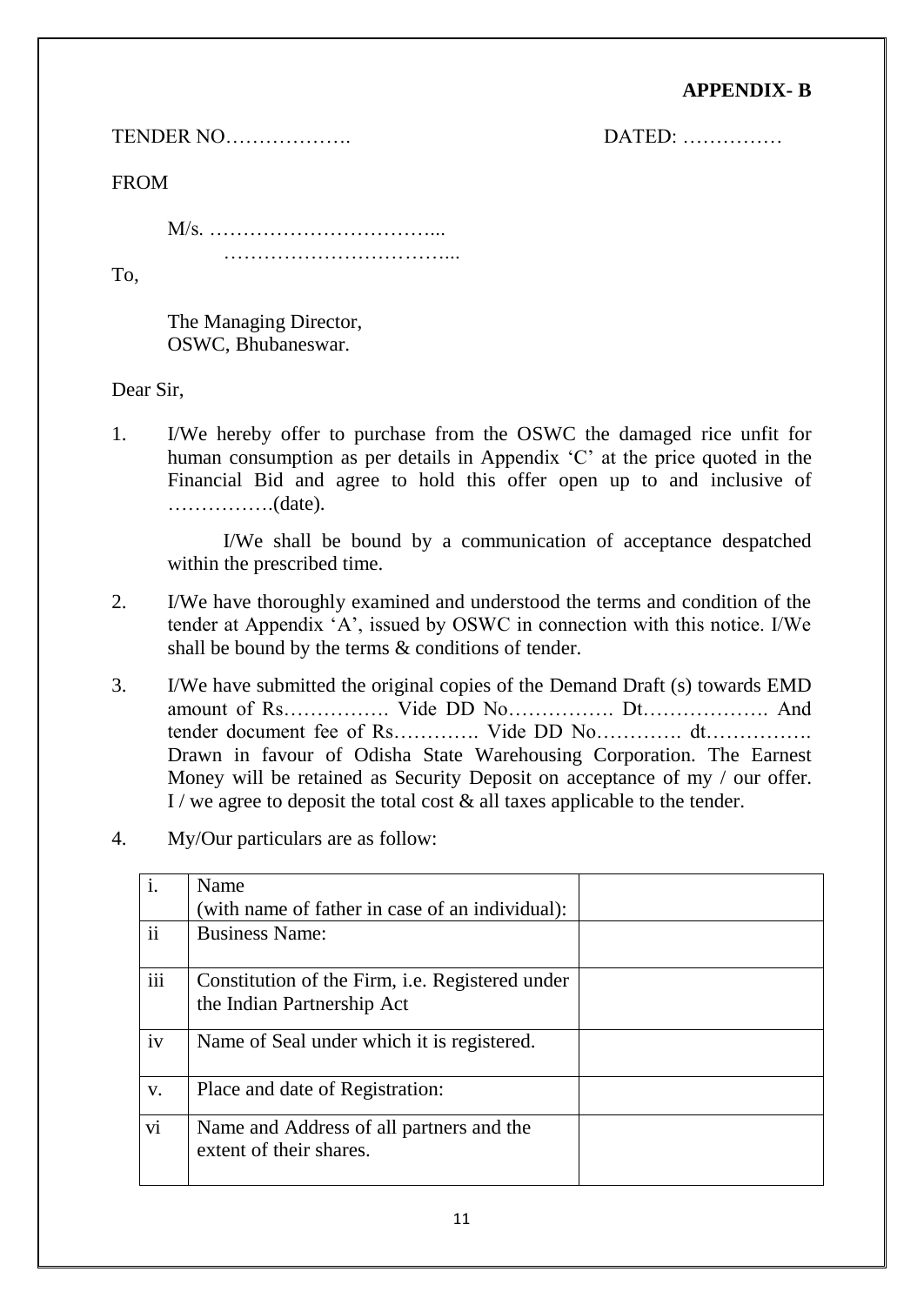|       | In case of Co-operative Society:                                               |  |
|-------|--------------------------------------------------------------------------------|--|
|       | a. No. & date of Registration Certificate:                                     |  |
|       | b. Attach a copy of resolution of the Society<br>authorizing this transaction: |  |
| vii.  | Correspondence Address                                                         |  |
| viii. | E-mail address                                                                 |  |
| ix.   | Business Telephone, Mobile Number                                              |  |

5. I/We hereby offer to purchase from the OSWC and to take delivery of damaged foodgrains as per terms and conditions laid down in the instructions to the tenderers and issued in **Appendix 'A**' for the quantities of damaged food grains at the offered price against the lot and subject to the condition governing such purchase as stipulated by the Managing Director, OSWC, Bhubaneswar in the documents mentioned above which I / We have read and understood and agree to abide by them.

6. The GST and other taxes leviable on this sale shall be paid by me/us in addition to the price offered as applicable.

7. I/We agree to hold the offer open upto the inclusive of ..................................... (Date) and if the said date be declared to be holiday till the next following working

day and shall be bound by the communication of acceptance despatched within this time. I/We further undertake that this offer shall not be retracted or withdrawn by me/us hereafter..........................................................

8. I/We hereby declare that the entries made in this tender form are correct to the best of my/our knowledge and I/we shall be bound by the Act of my/our constituted Attorney, Shri .........................................................whose signature is appended hereto in the space specified for the purpose and if any other person who in future may be appointed by me/us in his status to carry on the business of the concern, whether an intimation of such change is given to the OSWC or not.

9. Acceptance of this tender by Managing Director, OSWC, Bhubaneswar or by an officer authorized by him dispatched within the prescribed time shall constitute a valid and legal contract between me/us and the OSWC. No execution of a separate deed would be necessary.

10. I am/we are prepared to offer facilities for the inspection of the factory to Managing Director, OSWC /an officer deputed by him/office of Food Department, Government of India/Officer of the State Government. I will provide complete utilization details to OSWC concerned.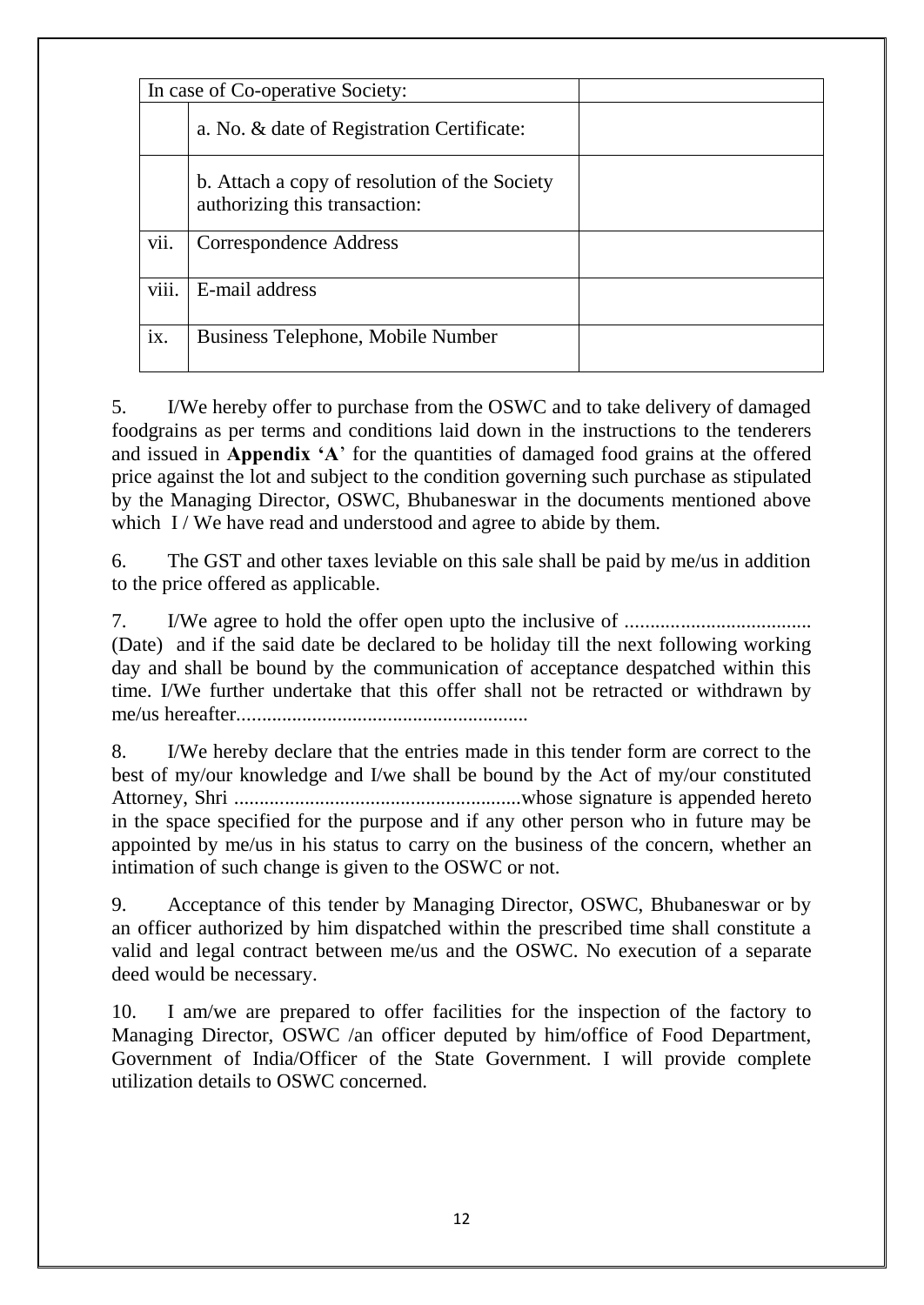11. List of Documents uploaded i. ii. iii. iv. v.

12. I/We hereby give an undertaking that the stocks will be strictly used for the manufacture of Feed-I (Animal Feed) for which this foodgrains is being purchased and we undertake that in case the stocks are used for other than the intended purpose or if I/We fail to render full and satisfactory accounts of utilization of the damaged stocks in such an event, the Security Deposit furnished by me/us shall be forfeited by OSWC

13. I/We hereby declare that we will abide by the terms and conditions governing the sale of this damaged foodgrains as laid down by the OSWC

14. I/We confirm that person(s) who has / have signed below has/ have the authority to sign the tender and given the above offer on behalf of M/s ............................

Yours faithfully,

 (Signature (s) of Tenderer(s) Indicating capacity in which the signatory is/are signing.)

Signature of constituted Attorney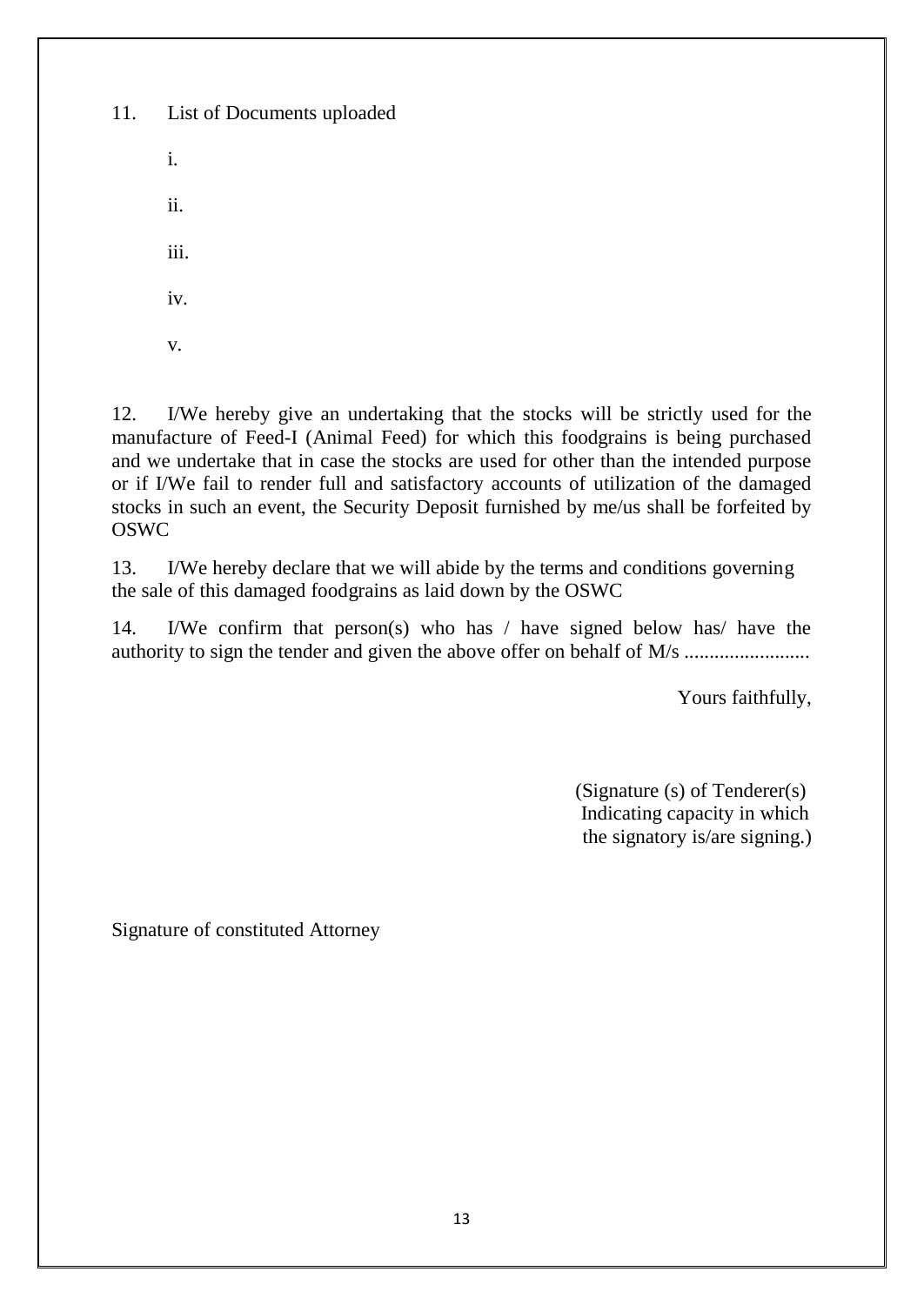## **Appendix-C**

### **LOT POSITION OF DAMAGED PBC RICE STOCK**

| <b>Warehouse</b> | <b>Stack No.</b> | <b>Bags</b> | Quantity    | Category      |
|------------------|------------------|-------------|-------------|---------------|
|                  |                  |             | Otl.<br>Kg. |               |
| <b>Charbhata</b> | 1B/12            | 613         | 291.66      | <b>Feed-I</b> |
|                  | Total            |             |             |               |

## **Reserve price for sale of damaged rice stock**

| Sl. | Warehouse | Category | Derived MSP of | Reserve price                                         | Reserve price |
|-----|-----------|----------|----------------|-------------------------------------------------------|---------------|
| No. |           |          | Rice. Per Qtl. |                                                       | per Qtl.      |
|     | Charbhata | Feed-I   | $Rs.2670/-$    | 60% of the derived<br>MSP of the crop year<br>2019-20 | $Rs.1602/-$   |

**Reserve price may be referred for quoting of rate in the Financial Bid**